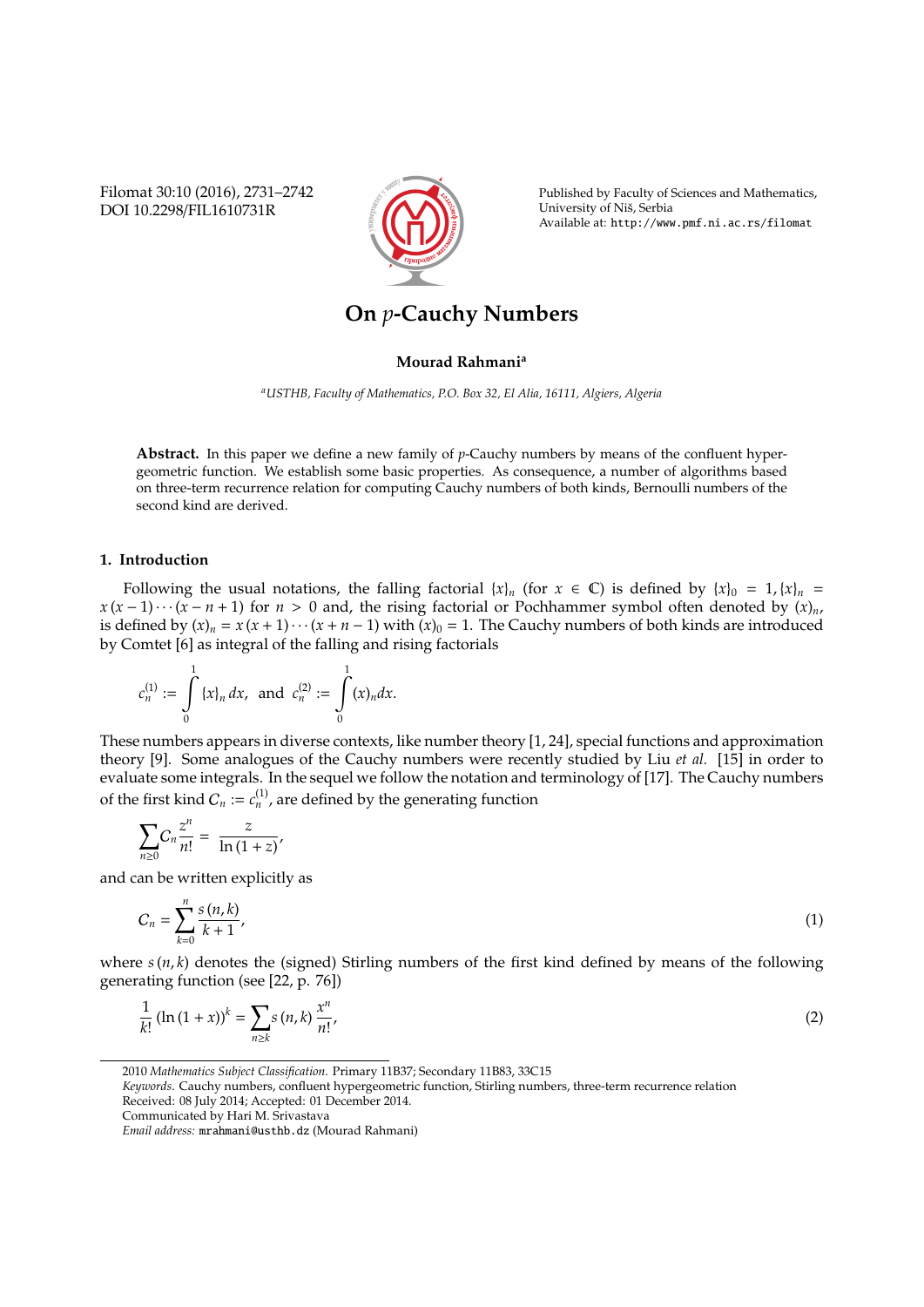and satisfy the recurrence relation (see [6])

$$
s(n + 1, k) = s(n, k - 1) - ns(n, k).
$$

The Bernoulli numbers of the second kind  $b_n$  are defined by

$$
b_n:=\frac{c_n^{(1)}}{n!}.
$$

The generating function of  $b_n$  is given by

$$
\sum_{n\geq 0}b_nz^n=\;\frac{z}{\ln{(1+z)}}\text{,}
$$

The Cauchy numbers of the second kind  $\widehat{C}_n$  or Nörlund numbers  $B_n^{(n)}$  are defined by

$$
\widehat{C}_n = B_n^{(n)} := (-1)^n c_n^{(2)}
$$

The generating function of  $\widehat{C}_n$  is given by

$$
\sum_{n\geq 0} \widehat{C}_n \frac{z^n}{n!} = \frac{z}{(1+z)\ln(1+z)}.
$$

An explicit representation of  $\widehat{C}_n$  is given by

$$
\widehat{C}_n = \sum_{k=0}^n (-1)^k \frac{s(n,k)}{k+1}.
$$

We recall that the Nörlund polynomials  $B_n^{(x)}$  are defined by

$$
\sum_{n\geq 0} B_n^{(x)} \frac{z^n}{n!} = \left(\frac{z}{e^z-1}\right)^x.
$$

The numbers  $B_n^{(n)}$  are called Nörlund numbers (see [5, 8, 14, 22, 23]).

The following relationship [17, p.1910, Eq. (2.2)]

$$
C_n = \widehat{C}_n + n\widehat{C}_{n-1},
$$

hold true between the Cauchy numbers of the first kind  $C_n$  and the Cauchy numbers of the second kind  $\hat{C}_n$ .

Recently, many research articles have been devoted to Cauchy numbers of both kinds [2, 8, 13] and many generalization are introduced (poly-Cauchy numbers [10, 11], hypergeometric Cauchy numbers [12], generalized Cauchy numbers [25, 26]). As an example of a recent application of the Cauchy numbers of both kinds see [16], where Masjed-Jamei *et al.* have derived the explicit forms of the weighted Adams-Bashforth rules [16, proposition 4] and Adams-Moulton rules [16, proposition 5] in terms of the Cauchy numbers of the first and second kind. In [18, 19] Qi gave a new explicit formula for Bernoulli numbers of the second kind involving Stirling numbers of the first kind.

**Theorem 1.1 (Qi [19]).** For  $n \geq 2$ , Bernoulli numbers  $b_n$  of the second kind can be computed by

$$
b_n = (-1)^n \frac{1}{n!} \left( \frac{1}{n+1} + \sum_{k=2}^n \frac{s(n,k-1) - ns(n-1,k-1)}{k} \right).
$$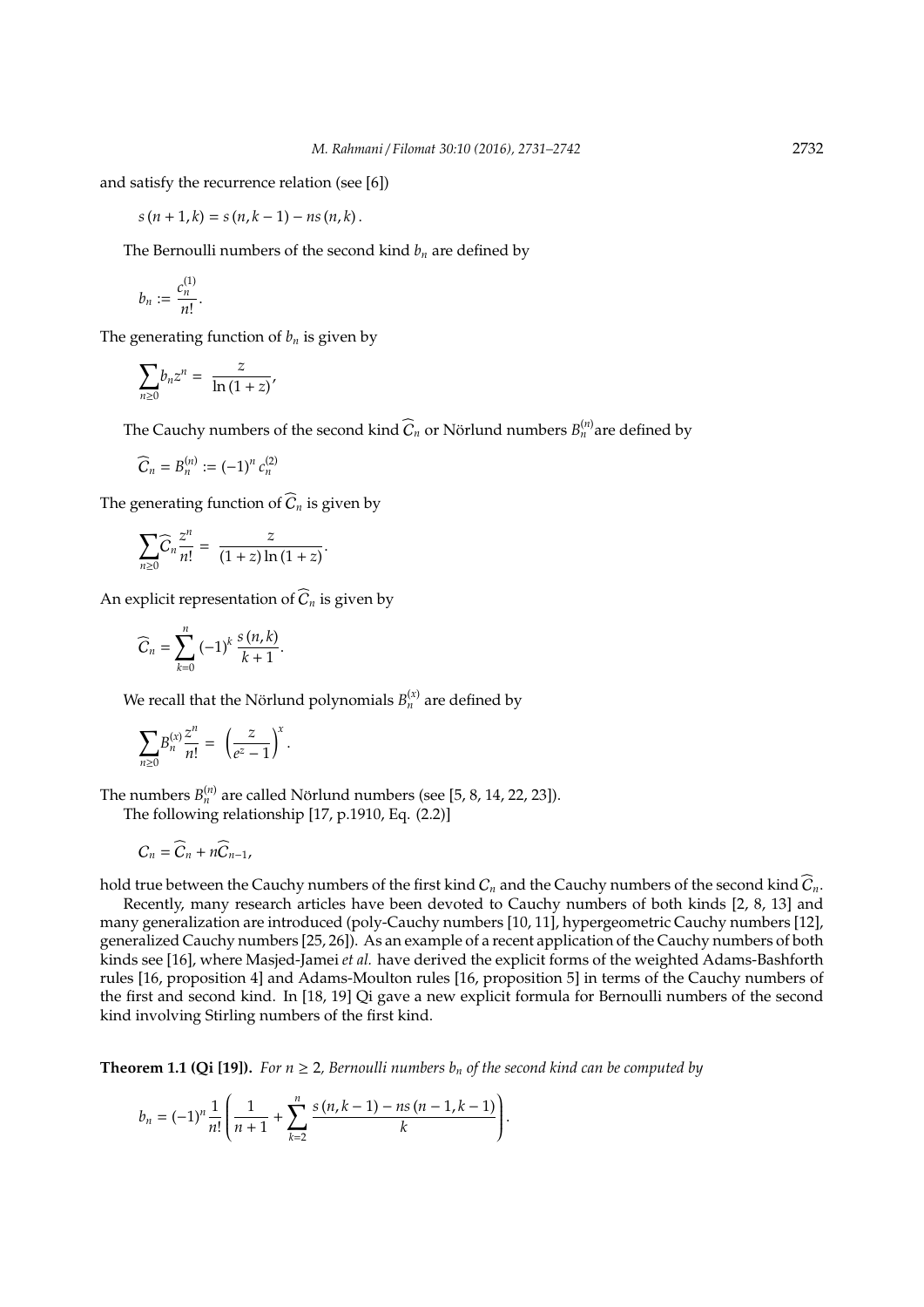In this paper, a number of algorithms based on three-term recurrence relation for calculating Cauchy numbers of both kinds are derived. In particular, we prove the following recurrence relation for computing Bernoulli numbers of the second kind. First, we construct an infinite matrix  $(b_{n,p})$ *n*,*p*≥0 as follow: the first row of the matrix is  $b_{0,p} := 1$  and each entry is given by

$$
b_{n+1,p} = \frac{1-n}{1+n}b_{n,p} - \frac{p+1}{(p+2)(1+n)}b_{n,p+1}.
$$

Finally, the first column of the matrix are Bernoulli numbers of the second kind  $b_{n,0} := b_n$ .

## **2. The** *p***-Cauchy Numbers of the First Kind**

For every integer *p* ≥ −1, we define a sequence of rational numbers  $C_{n,p}$  (*n* ≥ 0) by

$$
f_p(z) := \sum_{n\geq 0} C_{n,p} \frac{z^n}{n!} = \left| {}_1F_1 \left( \begin{array}{c} 1 \\ p+2 \end{array} ; z \right) \right|_{z=\ln(1+z)},
$$
\n(3)

where  $_1F_1$  *a*  $\int_{c}^{b}$  ; z ! denotes the Kummer confluent hypergeometric function [3] defined by

$$
\sum_{n\geq 0} \frac{(a)_n}{(c)_n} \frac{z^n}{n!}.
$$
 (4)

**Remark 2.1.** *For*  $p = -1$ *, we have* 

$$
\sum_{n\geq 0} C_{n,-1} \frac{z^n}{n!} = 1 + z,
$$

*and for*  $p = 0$ *,*  $C_{n,0} := C_n$  *denotes the classical Cauchy numbers of the first kind.* 

The first few exponential generating function for  $C_{n,p}$  ( $p = 1, 2, 3$ ) are

$$
\sum_{n\geq 0} C_{n,1} \frac{z^n}{n!} = -\frac{2(\ln(1+z)-z)}{(\ln(1+z))^2},
$$
\n
$$
\sum_{n\geq 0} C_{n,2} \frac{z^n}{n!} = -\frac{3((\ln(1+z))^2 + \ln(1+z)-2z)}{(\ln(1+z))^3},
$$
\n
$$
\sum_{n\geq 0} C_{n,3} \frac{z^n}{n!} = -\frac{4((\ln(1+z))^3 + 3(\ln(1+z))^2 + 6\ln(1+z)-6z)}{(\ln(1+z))^4}.
$$

We start with an explicit formula for *p*-Cauchy numbers of the first kind  $C_{n,p}$ .

**Theorem 2.2.** *For*  $p \ge -1$ *, we have* 

$$
C_{n,p} = \sum_{k=0}^{n} {k+p+1 \choose k}^{-1} s(n,k).
$$
 (5)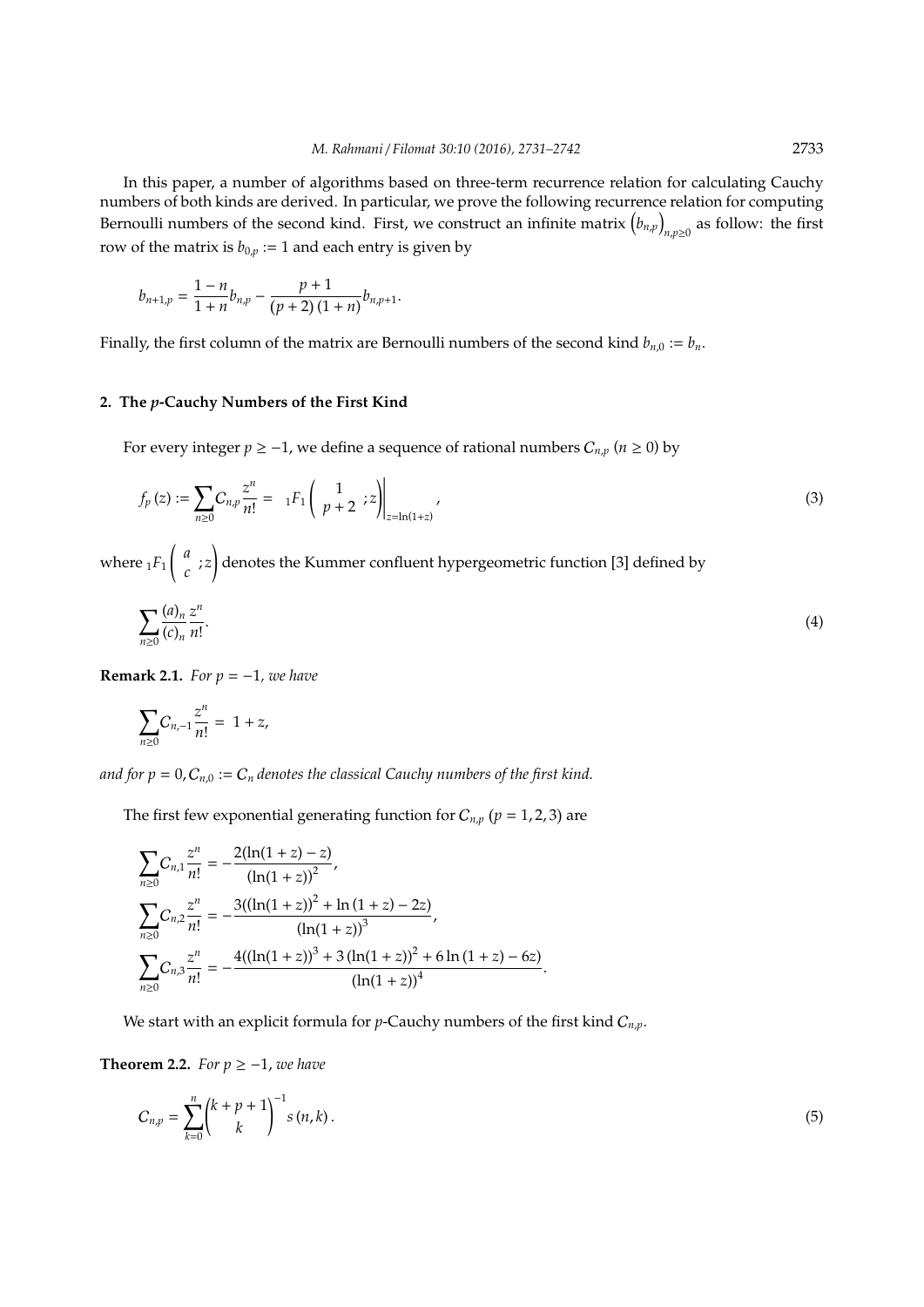*Proof.* By using (2), we obtain

$$
\sum_{n\geq 0} \sum_{k=0}^{n} {k+p+1 \choose k}^{-1} s(n,k) \frac{z^n}{n!} = \sum_{k\geq 0} {k+p+1 \choose k}^{-1} \sum_{n\geq k} s(n,k) \frac{z^n}{n!} \n= \sum_{k\geq 0} \frac{(p+1)!k!}{(k+p+1)!} \frac{(\ln(1+z))^k}{k!} \n= \sum_{k\geq 0} \frac{(1)_k}{(p+2)_k} \frac{(\ln(1+z))^k}{k!} \n= {}_1F_1 \left(\begin{array}{ccc} 1 & 1 \ p+2 & i \end{array} z \right) \Big|_{z=\ln(1+z)} \n= \sum_{n\geq 0} C_{n,p} \frac{z^n}{n!}.
$$

Comparing the coefficients of  $\frac{z^n}{n!}$  $\frac{z^{n}}{n!}$ , on both sides, we arrive at the result.

In the special case of (5), when  $p = 0$ , we obtain the explicit formula of the classical Cauchy numbers of the first kind (1).

Recall that the *<sup>r</sup>*−Stirling numbers of the second kind ( *n k* ) *r* is the number of partitions of a set of cardinality *n* into exactly *k* nonempty, disjoint subsets, such that the first *r* elements are in distinct subsets. They may be defined recursively as follows [4]

$$
\begin{cases}\nn \\
k\n\end{cases},\n= 0,\n\qquad n < r,\n\begin{cases}\nn \\
n\n\end{cases},\n\qquad n = r,\n\begin{cases}\nn \\
k\n\end{cases},\n= k\begin{cases}\nn - 1 \\
k\n\end{cases},\n\qquad n = r,\n\end{cases}\n\qquad (6)
$$

where δ*k*,*<sup>r</sup>* is the Kronecker symbol. The exponential generating function is given by

$$
\sum_{n\geq k} \binom{n+r}{k+r} \frac{x^n}{n!} = \frac{1}{k!} e^{rx} (e^x - 1)^k.
$$
\n(7)

From the result in [20] for the Stirling transform, we have

.

**Corollary 2.3.** *For*  $m \geq 0$ *, we have* 

$$
\sum_{k=0}^{n} \binom{n+m}{k+m} C_{m+k,p} = \sum_{k=0}^{m} s(m,k) \binom{n+k+p+1}{n+k}^{-1}.
$$
 (8)

In particular for  $m = 0$ , we get

$$
\sum_{k=0}^{n} {n \brace k} C_{k,p} = \frac{n! (p+1)!}{(n+p+1)!}
$$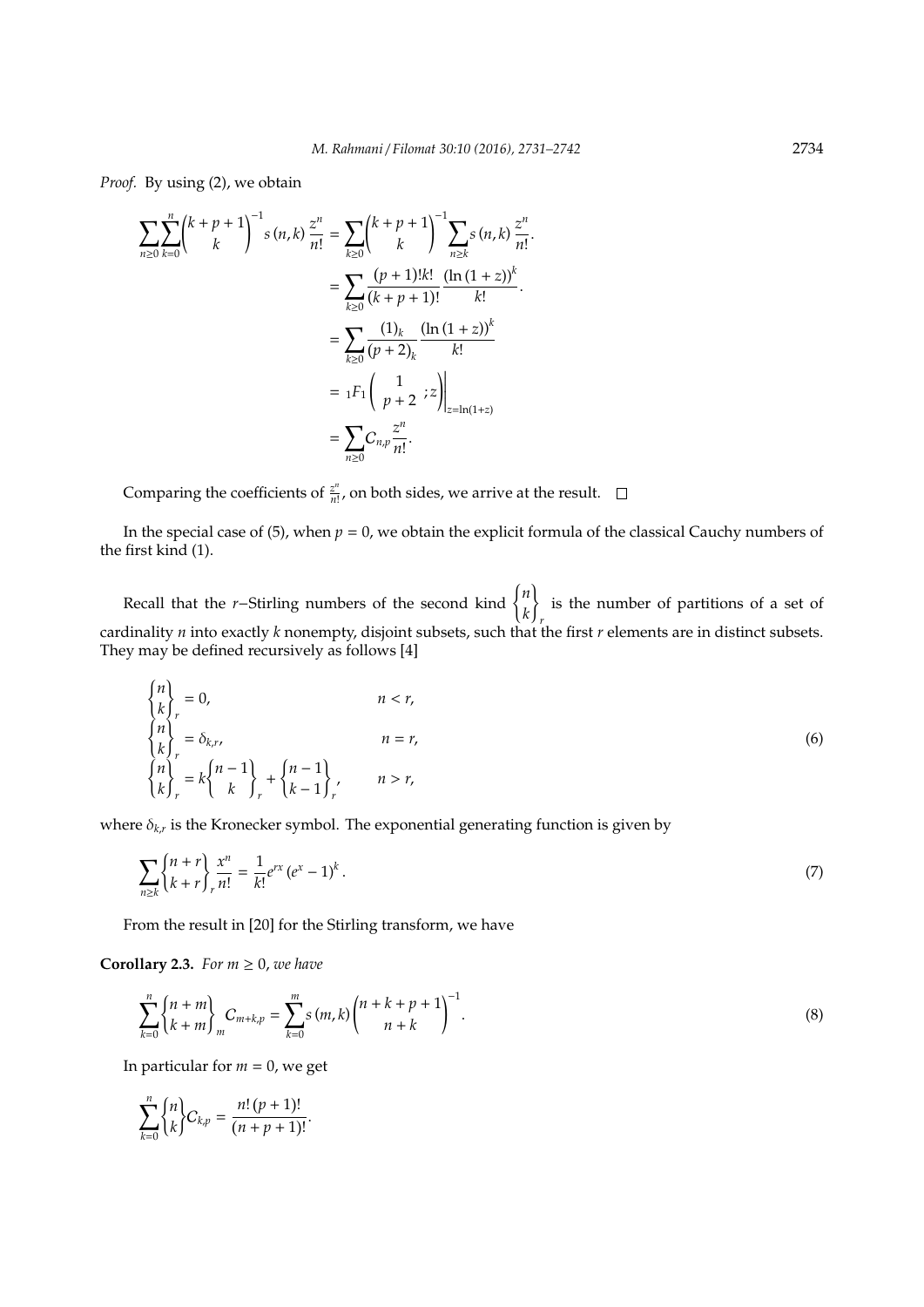It follows from the general theory of hypergeometric functions [3] that the confluent hypergeometric function has an integral representation

$$
{}_{1}F_{1}\left(\begin{array}{c} a \\ b \end{array}; z\right) = \frac{\Gamma(b)}{\Gamma(b-a)\Gamma(a)} \int_{0}^{1} e^{zt} t^{a-1} (1-t)^{b-a-1} dt,
$$
\n(9)

where Γ denotes the gamma function.

**Theorem 2.4.** *We have*

$$
f_p(z) = (p+1) \int_0^1 (1+z)^t (1-t)^p dt.
$$
 (10)

The next result gives the recurrence relation for the *p*-Cauchy numbers of the first kind  $C_{n,p}$ . The proof is based on (10).

**Theorem 2.5.** *The p-Cauchy numbers of the first kind satisfies the following three-term recurrence relation*

$$
C_{n+1,p} = (1-n)C_{n,p} - \frac{p+1}{p+2}C_{n,p+1},
$$
\n(11)

*with the initial sequence*  $C_{0,p} = 1$ .

*Proof.* By differentiation (10) with respect to *z*, we obtain

$$
(1 + z) \frac{d}{dz} f_p(z) = (p + 1) \int_0^1 t (1 + z)^t (1 - t)^p dt
$$
  
=  $-(p + 1) \int_0^1 (1 - t - 1) (1 + z)^t (1 - t)^p dt$   
=  $-(p + 1) \int_0^1 (1 + z)^t (1 - t)^{p+1} dt + (p + 1) \int_0^1 (1 + z)^t (1 - t)^p dt$   
=  $-\frac{p + 1}{p + 2} f_{p+1}(z) + f_p(z),$ 

or equivalently

$$
(1+z)\sum_{n\geq 0}C_{n+1,p}\frac{z^n}{n!}=-\frac{p+1}{p+2}\sum_{n\geq 0}C_{n,p+1}\frac{z^n}{n!}+\sum_{n\geq 0}C_{n,p}\frac{z^n}{n!}.
$$

After some rearrangement, we get

$$
\sum_{n\geq 0} \left( C_{n+1,p} + (n-1) C_{n,p} \right) \frac{z^n}{n!} = -\frac{p+1}{p+2} \sum_{n\geq 0} C_{n,p+1} \frac{z^n}{n!}.
$$

The conclusion follows by comparing coefficients of  $\frac{z^n}{n!}$  $\frac{z^n}{n!}$ .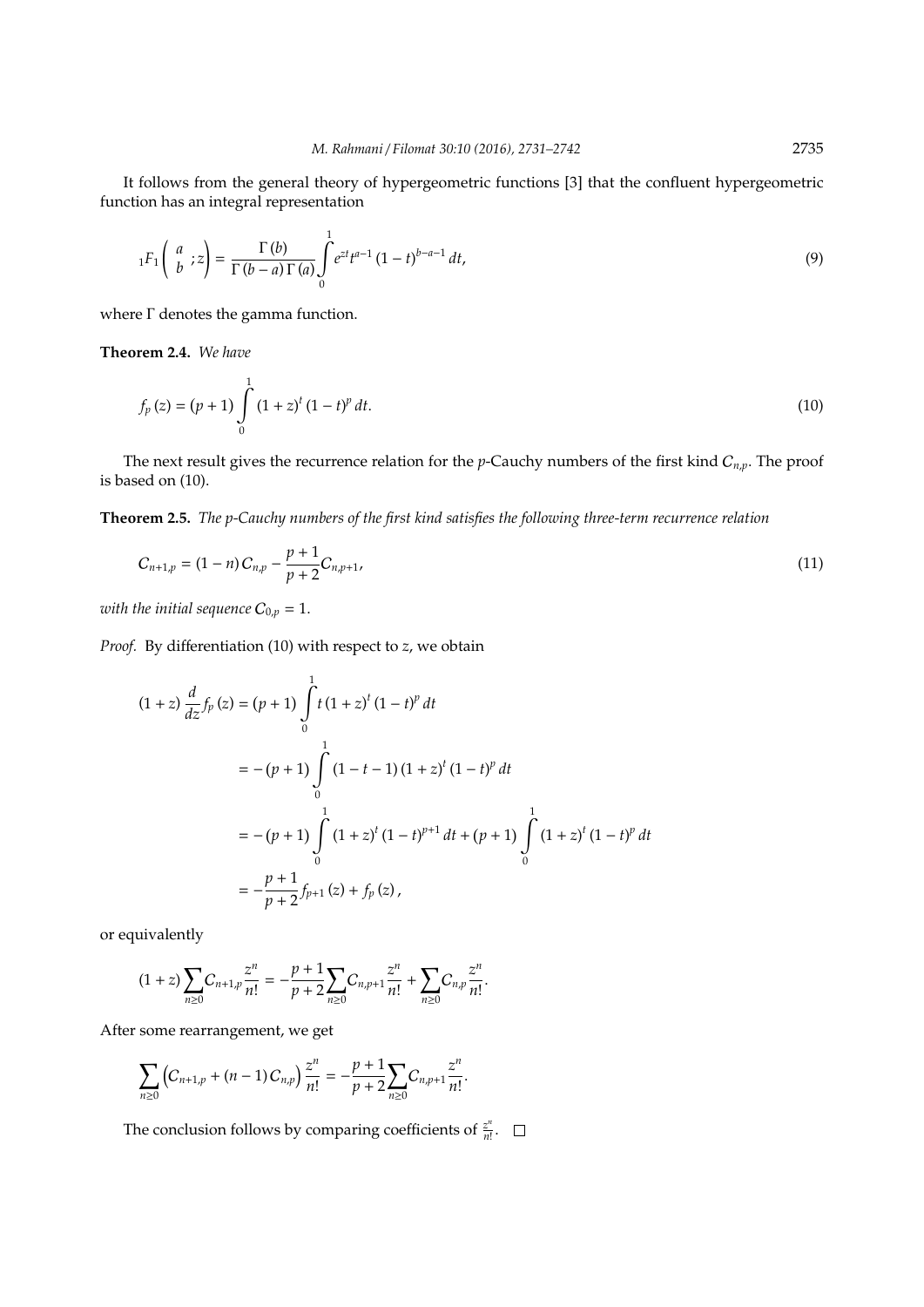By using (11), we list the *p*-Cauchy numbers of the first kind  $C_{n,p}$  for  $0 \le n \le 6$  and  $0 \le p \le 3$ .

| 1         |           |             | 1           | .        | $C_{0,p}$   |
|-----------|-----------|-------------|-------------|----------|-------------|
| 1/2       | 1/3       | 1/4         | 1/5         | .        | $C_{1,p}$   |
| $-1/6$    | $-1/6$    | $-3/20$     | $-2/15$     | .        | $C_{2,p}$   |
| 1/4       | 4/15      | 1/4         | 8/35        | .        | $C_{3,p}$   |
| $-19/30$  | $-7/10$   | $-47/70$    | $-131/210$  | .        | $C_{4,p}$   |
| 9/4       | 107/42    | 139/56      | 1496/630    | .        | $C_{5,p}$   |
| $-863/84$ | $-995/84$ | $-9809/840$ | $-2323/210$ | $\cdots$ | $C_{6,p}$   |
|           |           |             |             |          |             |
|           |           |             |             |          |             |
| $C_{n,0}$ | $C_{n,1}$ | $C_{n,2}$   | $C_{n,3}$   |          | $C_{n,p}$ ) |

**Corollary 2.6.** *The p-Bernoulli numbers of the second kind satisfies the following three-term recurrence relation*

$$
b_{n+1,p} = \frac{1-n}{1+n}b_{n,p} - \frac{p+1}{(p+2)(1+n)}b_{n,p+1},
$$
\n(12)

*with the initial sequence*  $b_{0,p} = 1$ .

The next result presents a different types of recurrence for *p*-Cauchy numbers of the first kind C*n*,*p*. We need the following lemma in order to prove the Theorem 2.8.

**Lemma 2.7.** *We have*

$$
{}_{1}F_{1}\left(\begin{array}{c}1\\p+2\end{array};z\right)=\left(1+\frac{z}{p+2}\right){}_{1}F_{1}\left(\begin{array}{c}1\\p+3\end{array};z\right)-\frac{z}{p+3}\ {}_{1}F_{1}\left(\begin{array}{c}1\\p+4\end{array};z\right).
$$
 (13)

*Proof.* This comes directly from  $(4)$ .  $\square$ 

**Theorem 2.8.** *The p-Cauchy numbers of the first kind satisfies the following recurrence relation*

$$
C_{n+1,p+1} = (1-n)C_{n,p} - \left(\frac{n}{p+2} + 1\right)C_{n,p+1} + \frac{n+1}{p+3}C_{n,p+2},
$$

*with the initial sequence*  $C_{0,p} = 1$  *and the final sequence*  $C_{n,0} = C_n$ .

*Proof.* By (13) with  $z := \ln(1 + z)$ , we have

$$
f_p(z) = \left(1 + \frac{z}{p+2}\right) f_{p+1}(z) - \frac{z}{p+3} f_{p+2}(z)
$$

$$
\sum_{n\geq 0} C_{n,p} \frac{z^n}{n!} = \sum_{n\geq 0} \left(C_{n,p+1} + \frac{1}{p+2} n C_{n-1,p+1} - \frac{1}{p+3} n C_{n-1,p+2}\right) \frac{z^n}{n!}.
$$

Equating the coefficients of  $\frac{z^n}{n!}$  $\frac{z^n}{n!}$  and using (11), we get the result.

# **3. The** *p***-Cauchy Numbers of the Second Kind**

Similarly to *p*-Cauchy numbers of the first kind C*n*,*p*, we define *p*-Cauchy numbers of the second kind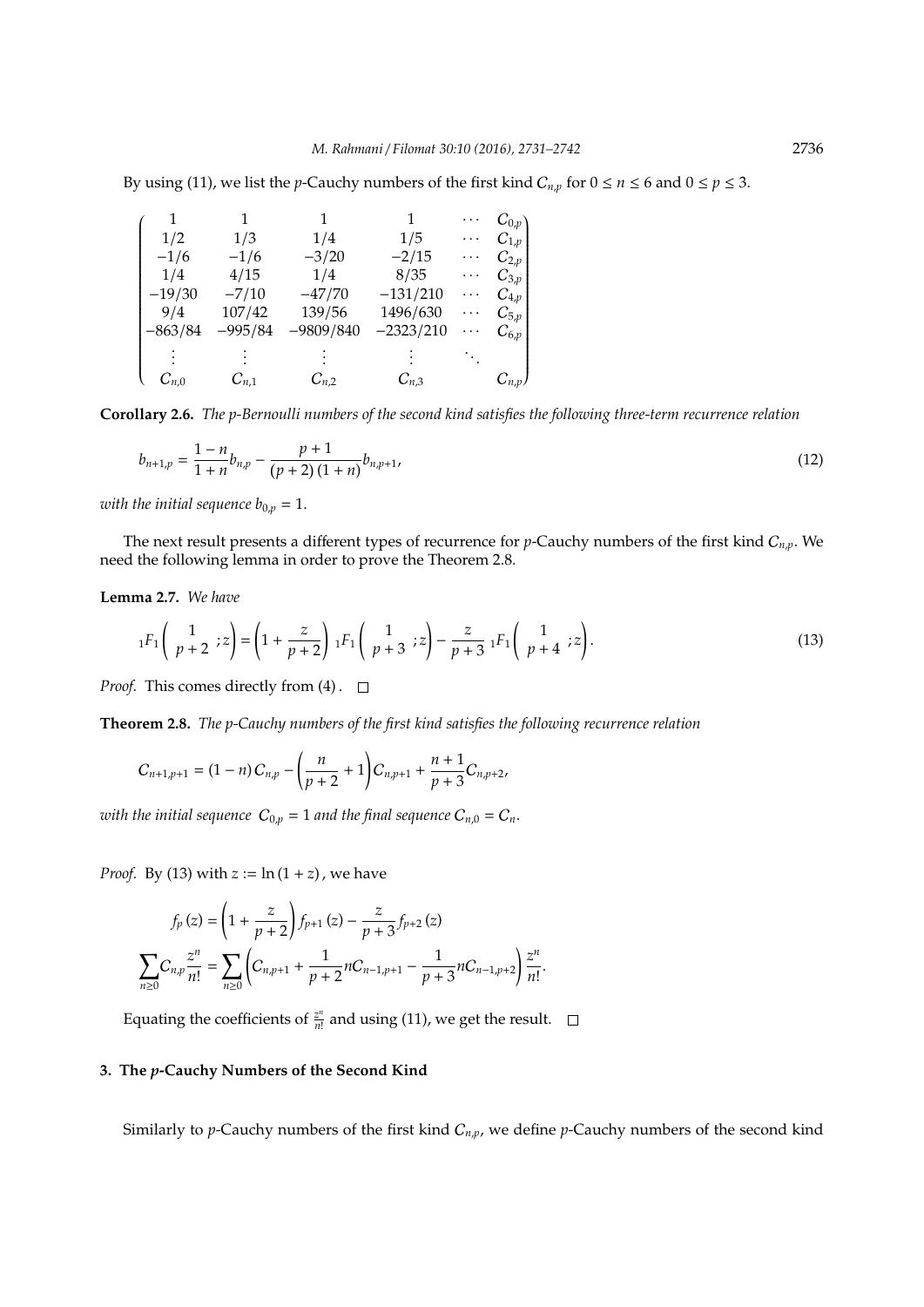$\widehat{C}_{n,p}$  by the exponential generating function

$$
\widehat{f_p}(z) := \sum_{n \geq 0} \widehat{C}_{n,p} \frac{z^n}{n!} = 1_{1}F_1 \left( \frac{1}{p+2} ; z \right) \Big|_{z=-\ln(1+z)}.
$$

The first few exponential generating function for  $\widehat{C}_{n,p}$   $(p = 1, 2)$  are

$$
\sum_{n\geq 0} \widehat{C}_{n,1} \frac{z^n}{n!} = -\frac{2((1+z)\ln(1+z)-z)}{(1+z)(\ln(1+z))^2},
$$
  

$$
\sum_{n\geq 0} \widehat{C}_{n,2} \frac{z^n}{n!} = -\frac{3((1+z)(\ln(1+z))^2 - 2(1+z)\ln(1+z) + 2z)}{(1+z)(\ln(1+z))^3}.
$$

**Theorem 3.1.** *The p-Cauchy numbers of the first kind satisfies the following*

1. *explicit formula, for*  $p \ge -1$ 

$$
\widehat{C}_{n,p} = \sum_{k=0}^{n} (-1)^k {k+p+1 \choose k}^{-1} s(n,k).
$$

2. *integral representation*

$$
\widehat{f_p}(z) = (p+1) \int_0^1 (1+z)^{-t} (1-t)^p dt.
$$

3. *three-term recurrence relation*

$$
\widehat{C}_{n+1,p} = \frac{p+1}{p+2} \widehat{C}_{n,p+1} - (n+1) \widehat{C}_{n,p},
$$
\n(14)

*with the initial sequence*  $\widehat{C}_{0,p} = 1$ .

By using (14), we list the *p*-Cauchy numbers of the second kind  $\widehat{C}_{n,p}$  for  $0 \le n \le 6$  and  $0 \le p \le 3$ .

|                     |           |           | 1           |   | $C_{0,p}$                     |
|---------------------|-----------|-----------|-------------|---|-------------------------------|
| $-1/2$              | $-1/3$    | $-1/4$    | $-1/5$      | . | $C_{1,p}$                     |
| 5/6                 | 1/2       | 7/20      | 4/15        |   | $C_{2,p}$                     |
| $-9/4$              | $-19/15$  | $-17/20$  | $-32/35$    |   | $C_{3,p}$                     |
| 251/30              | 9/2       | 41/14     | 89/42       |   | $C_{4,p}$                     |
| $-475/12$           | $-863/42$ | $-731/56$ | $-5849/630$ |   | $C_{5,p}$                     |
| 19087/84            | 1375/12   | 8563/120  | 1501/30     |   | $\widehat{\mathcal{C}}_{6,p}$ |
|                     |           |           |             |   |                               |
| $\widehat{C}_{n.0}$ | $C_{n,1}$ | $C_{n,2}$ | $C_{n,3}$   |   | $\widehat{C}_{n,p}$ )         |

## **4. Some Properties of** *p***-Cauchy Numbers**

In the present section, we derive expressions for the generating function of the *p*-Cauchy numbers which allow to generalize the relationship between the Cauchy numbers of the first kind C*n*, and the Cauchy numbers of the second kind  $\widehat{C}_n$ . In order to establish the Rodrigues-type formula for the generating function of *p*-Cauchy numbers of the first kind, we need the following lemma.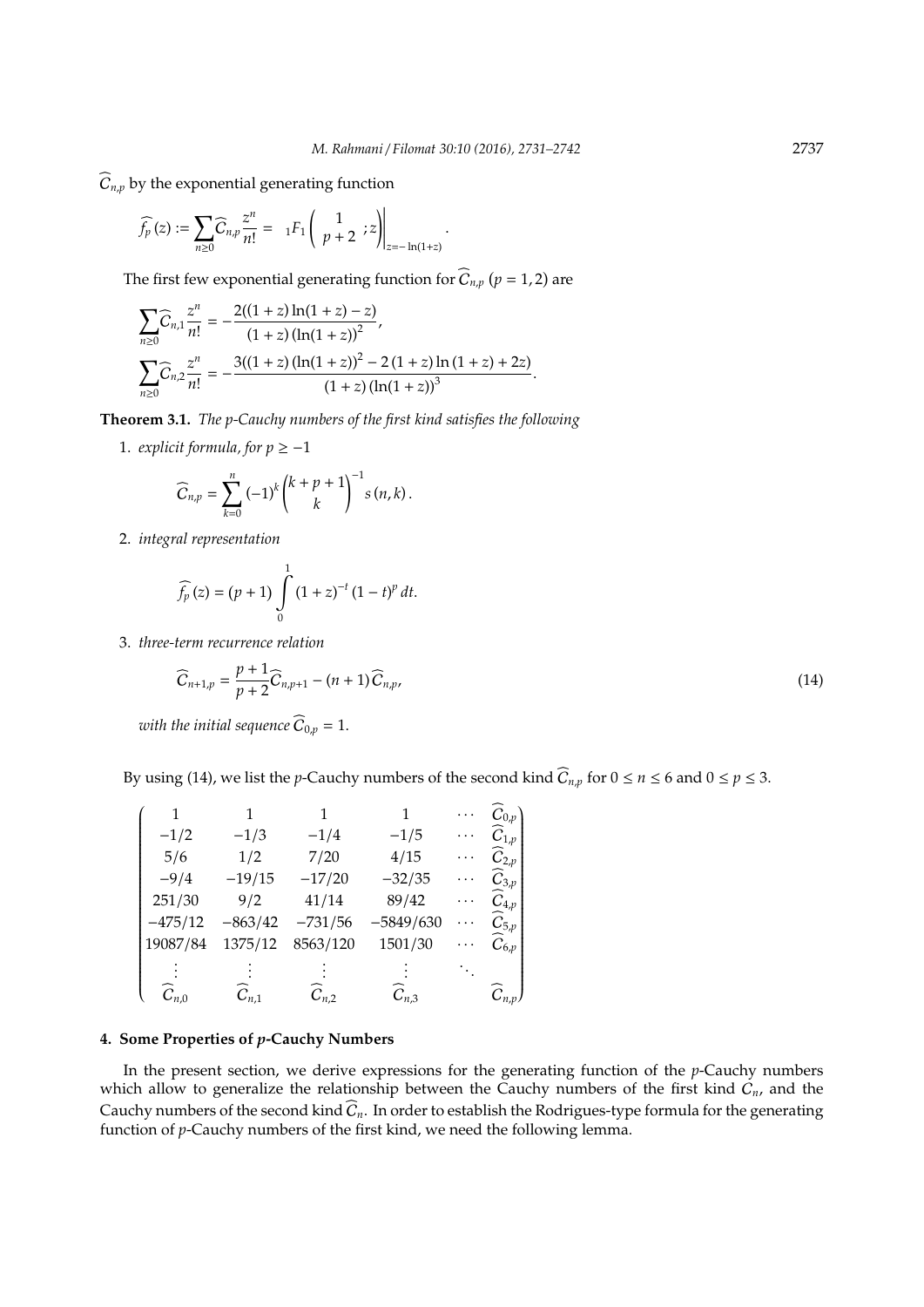**Lemma 4.1.** *We have*

$$
{}_1F_1\left(\begin{array}{c} p+1 \\ p+2 \end{array}; \pm \ln(1+z)\right) = (\pm 1)^p (p+1) \left((1+z)\frac{d}{dz}\right)^p {}_1F_1\left(\begin{array}{c} 1 \\ 2 \end{array}; \pm \ln(1+z)\right). \tag{15}
$$

*Proof.* The verification of (15) follows by induction on  $p$ . It follows from induction hypothesis that

$$
\pm \frac{p+1}{p+2} F_1 \left( \begin{array}{c} p+2 \\ p+3 \end{array} ; \pm \ln(1+z) \right) = (1+z) \frac{d}{dz} \left[ {}_1F_1 \left( \begin{array}{c} p+1 \\ p+2 \end{array} ; \pm \ln(1+z) \right) \right]
$$

$$
= (\pm 1)^p (p+1) \left( (1+z) \frac{d}{dz} \right)^{p+1} {}_1F_1 \left( \begin{array}{c} 1 \\ 2 \end{array} ; \pm \ln(1+z) \right).
$$

Lemma 4.1 is proved.  $\square$ 

The next result establishe the Rodrigues-type formula for the generating function of the *p*-Cauchy numbers of the first kind.

**Theorem 4.2.** *The exponential generating function for p-Cauchy numbers of the first kind is given by*

$$
\sum_{n\geq 0} C_{n,p} \frac{z^n}{n!} = (-1)^p (p+1) (1+z) \left( (1+z) \frac{d}{dz} \right)^p \left( \frac{z}{(1+z) \ln(1+z)} \right)
$$

*Proof.* According to the Kummer transformation [3], we can write

$$
{}_1F_1\left(\begin{array}{c}1\\p+2\end{array};\ln(1+z)\right)=\ (1+z)\ {}_1F_1\left(\begin{array}{c}p+1\\p+2\end{array};-\ln(1+z)\right),
$$

by (15) we arrive at the desired result.  $\square$ 

**Theorem 4.3.** *The exponential generating function for p-Cauchy numbers of the first kind is given by*

$$
{}_1F_1\left(\begin{array}{c}1\\p+2\end{array};\ln\left(1+z\right)\right)=\frac{(p+1)!z}{\left(\ln\left(1+z\right)\right)^{p+1}}-\sum_{k=1}^p\frac{\left\{p+1\right\}_k}{\left(\ln\left(1+z\right)\right)^k}.
$$

*Proof.* After an integration by parts, we can rewrite (10) as

$$
f_p(z) = \frac{p+1}{\ln(1+z)} f_{p-1}(z) - \frac{p+1}{\ln(1+z)}.
$$
 (16)

Now, applying (16) inductively we get the desired result.  $\square$ 

Similarly, we have

**Theorem 4.4.**

$$
\sum_{n\geq 0} \widehat{C}_{n,p} \frac{z^n}{n!} = \frac{p+1}{1+z} \left( (1+z) \frac{d}{dz} \right)^p \left( \frac{z}{\ln(1+z)} \right)
$$
  
= 
$$
\frac{(-1)^p (p+1)! z}{(1+z) (\ln(1+z))^{p+1}} - \sum_{k=1}^p \frac{(-1)^k (p+1)_k}{(\ln(1+z))^{k}}.
$$

It is known that the Cauchy numbers of both kinds satisfies the following relation

$$
C_n = \widehat{C}_n + n\widehat{C}_{n-1}.
$$

The next results generalize the above identity for *p*-Cauchy numbers.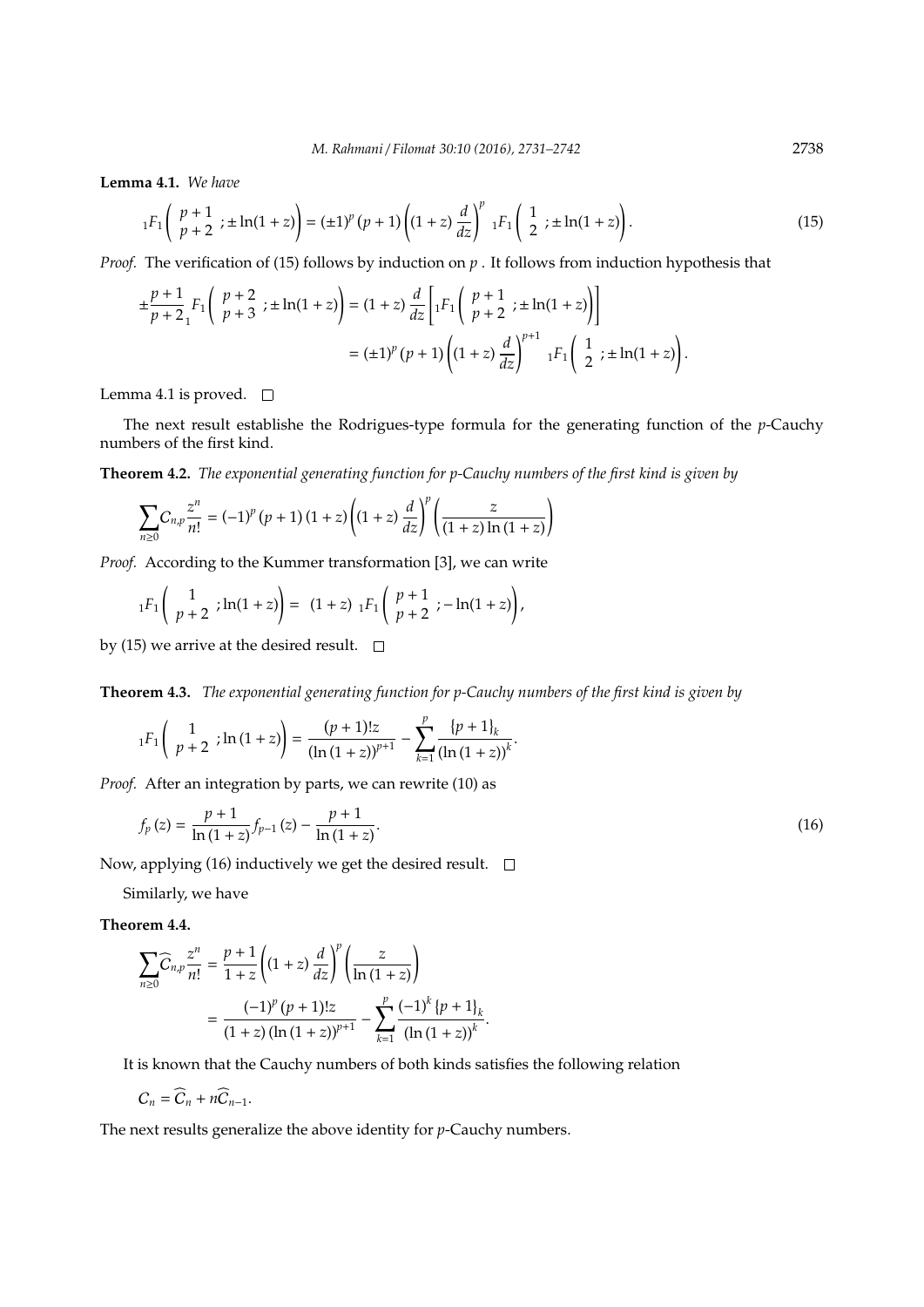**Theorem 4.5.** *For nonnegative integers n and p, we have*

$$
C_{n,p}=(-1)^p\,(p+1)\sum_{k=0}^p\binom{p}{k}\sum_{j=0}^{k+1}\binom{k+1}{j}\binom{n}{j}j!\widetilde{C}_{n-j+k}.
$$

*Proof.* Since

$$
\left((1+z)\frac{d}{dz}\right)^p = \sum_{k=0}^p \begin{Bmatrix} p \\ k \end{Bmatrix} (1+z)^k \frac{d^k}{dx^k},
$$

we have

$$
\sum_{n\geq 0} C_{n,p} \frac{z^n}{n!} = (-1)^p (p+1) \sum_{k=0}^p {p \choose k} (1+z)^{k+1} \frac{d^k}{dx^k} \left( \sum_{n\geq 0} \widehat{C}_n \frac{z^n}{n!} \right)
$$
  
=  $(-1)^p (p+1) \sum_{k=0}^p {p \choose k} \sum_{j=0}^{k+1} {k+1 \choose j} z^j \left( \sum_{n\geq 0} \widehat{C}_{n+k} \frac{z^n}{n!} \right).$ 

After some rearrangement, we arrive at the result by comparing the coefficients of  $\frac{z^n}{n!}$  $\frac{Z^{n}}{n!}$ , on both sides.

The next identity is proven similarly and omitted.

**Theorem 4.6.** *For nonnegative integers n and p, we have*

$$
\widehat{C}_{n,p} + n\widehat{C}_{n-1,p} = (p+1)\sum_{k=0}^{p} {p \choose k} \sum_{j=0}^{k} {k \choose j} {n \choose j} j! C_{n-j+k}.
$$

#### **5. The** *p***-Cauchy Polynomials**

In this section, we define the *p*-Cauchy polynomials of both kinds as Appell polynomials which have been studied from multiple points of view [7, 21]. Recall that a polynomial set  $(A_n(x))_{n\geq 0}$  is said to be of Appell type if  $(A_n(x))_{n\geq 0}$  satisfying the identity

$$
\frac{d}{dx}A_n(x)=nA_{n-1}(x), n\geq 1.
$$

It is worth to note that some interesting works dealing with various families of numbers and associated polynomials have been developed (see, for example [22, 23]).

For  $p \ge 0$ , let us consider the *p*-Cauchy polynomials of the first kind  $C_{n,p}(x)$  defined by means of the following generating function

$$
\sum_{n\geq 0} C_{n,p}(x) \frac{z^n}{n!} = \; _1F_1\left(\begin{array}{c} 1\\ p+2 \end{array} \right) \ln\left(1+z\right) e^{xz}.\tag{17}
$$

In the same manner we can define the *p*-Cauchy number of the second kind. The following properties of the *p*-Cauchy polynomials of the first kind  $C_{n,p}(x)$  are readily derived from (17).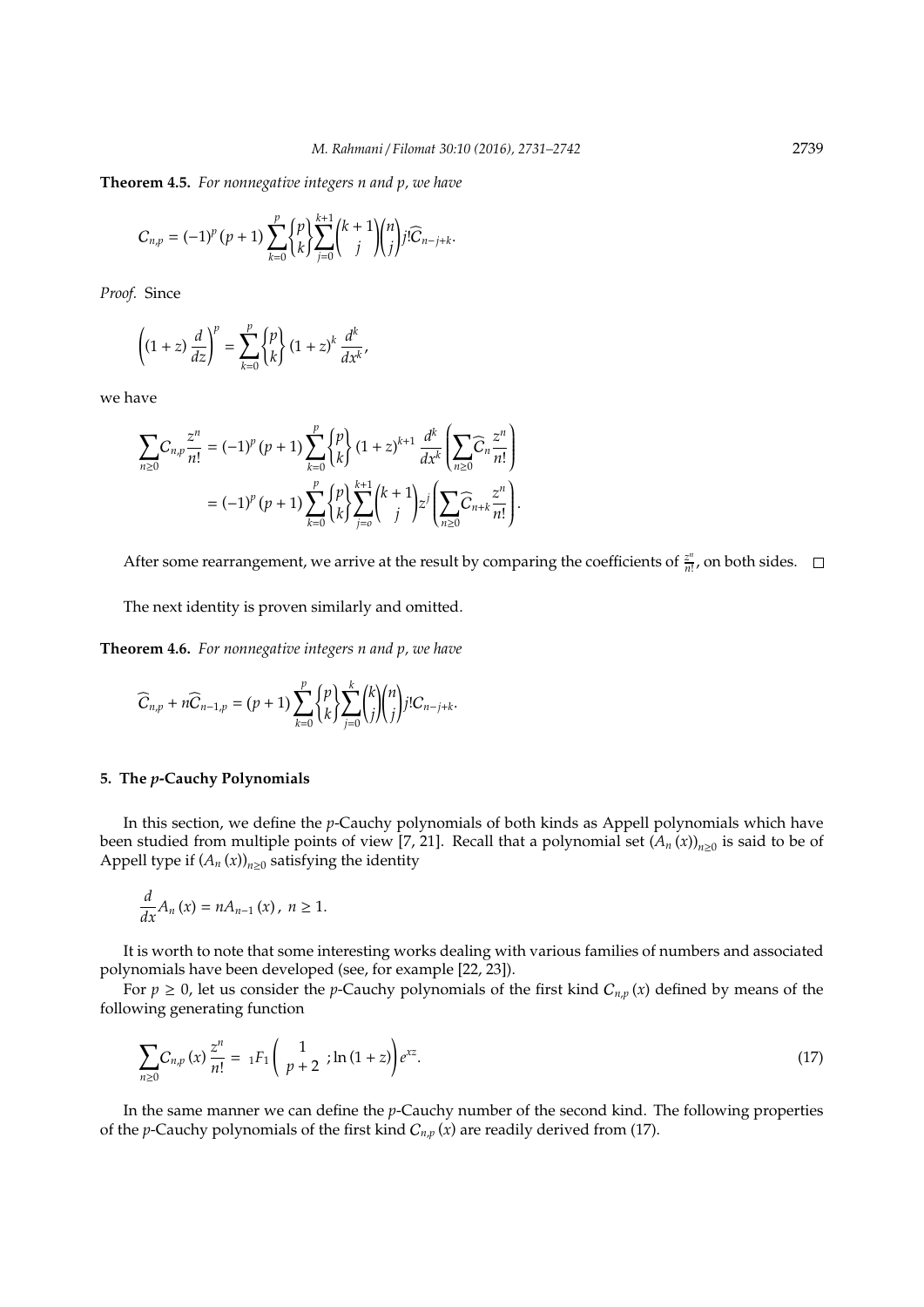**Theorem 5.1.** *For*  $n \ge 0$  *and*  $p \ge 0$ *; we have* 

$$
C_{n,p}(x) = \sum_{k=0}^{n} {n \choose k} C_{k,p} x^{n-k},
$$
  
\n
$$
\frac{d}{dx} C_{n,p}(x) = n C_{n-1,p}(x),
$$
  
\n
$$
\int_{0}^{x} C_{n,p}(t) dt = \frac{C_{n+1,p}(x) - C_{n+1,p}}{n+1},
$$
  
\n
$$
\int_{0}^{1} C_{n,p}(t) dt = \frac{1}{n+1} \sum_{k=0}^{n} {n+1 \choose k} C_{k,p},
$$
  
\n
$$
C_{n,p}(x+y) = \sum_{k=0}^{n} {n \choose k} C_{k,p}(x) y^{n-k},
$$
  
\n
$$
C_{n,p}(x+1) - C_{n,p}(x) = \sum_{k=0}^{n-1} {n \choose k} C_{k,p}(x),
$$
  
\n
$$
C_{k,p}(mx) = \sum_{k=0}^{n} {n \choose k} C_{k,p}(x) (m-1)^{n-k} x^{n-k}.
$$

The first few *p*-Cauchy polynomials of the first kind are

$$
C_{0,p}(x) = 1,
$$
  
\n
$$
C_{1,p}(x) = x + \frac{1}{p+2},
$$
  
\n
$$
C_{2,p}(x) = x^2 + \frac{2x}{p+2} - \frac{p+1}{(p+2)(p+3)},
$$
  
\n
$$
C_{3,p}(x) = x^3 + \frac{3x^2}{p+2} - \frac{3(p+1)x}{(p+2)(p+3)} + \frac{2(p+1)}{(p+2)(p+4)},
$$
  
\n
$$
C_{4,p}(x) = x^4 + \frac{4x^3}{p+2} - \frac{6(p+1)x^2}{(p+2)(p+3)} + \frac{8(p+1)x}{(p+2)(p+4)} - \frac{2(p+1)(3p^2 + 22p + 38)}{(p+2)(p+3)(p+4)(p+5)}.
$$

The next result establishes the recurrence formula for computing *p*-Cauchy polynomials of the first kind. We shall need the following Lemma.

**Lemma 5.2.**

$$
\sum_{k=0}^{n} k {n \choose k} C_{k,p} x^{n-k} = \sum_{k=0}^{n-1} \frac{n!}{k!} (-1)^{n-k} \left( \frac{p+1}{p+2} C_{k,p+1} (x) - C_{k,p} (x) \right).
$$

*Proof.* Let us denote  $\sum_{n=1}^{n}$ *k*=0  $k{n \choose k} C_{k,p} x^{n-k}$  by  $p_n(x)$ , since  $k{n \choose k} = n{n-1 \choose k-1}$ , and using (14), we have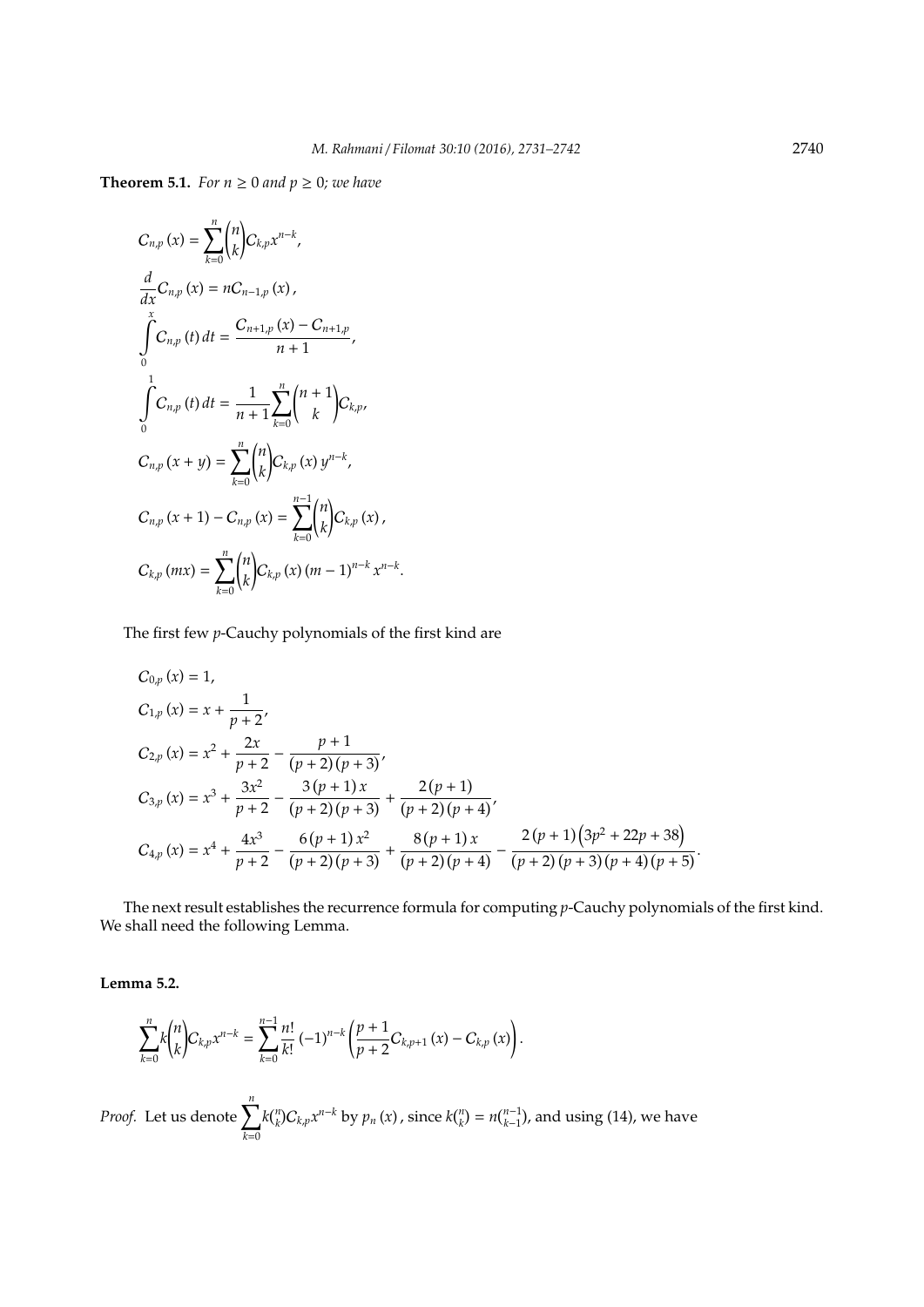$$
p_n(x) = \sum_{k=0}^{n} k {n \choose k} C_{k,p} x^{n-k}
$$
  
=  $n \sum_{k=0}^{n-1} {n-1 \choose k} C_{k+1,p} x^{n-k-1}$   
=  $n \sum_{t=0}^{n-1} {n-1 \choose k} (1-k) C_{k,p} - \frac{p+1}{p+2} C_{k,p+1} x^{n-k-1}$   
=  $nC_{n-1,p}(x) - \frac{p+1}{p+2} nC_{n-1,p+1}(x) - np_{n-1}(x).$ 

Applying this recursively we get the desired result.  $\square$ 

**Theorem 5.3.** *The p-Cauchy polynomials of the first kind* C*n*,*<sup>p</sup>* (*x*) *satisfies the following recurrence relation*

$$
C_{n+1,p}(x) = xC_{n,p}(x) - n! \sum_{j=0}^{n} \frac{(-1)^{n-j}}{j!} \left( \frac{(p+1)}{(p+2)} C_{j,p+1}(x) - C_{j,p}(x) \right),
$$
\n(18)

*with the initial sequence*  $C_{0,p}(x) = 1$ .

*Proof.* We have

$$
x\frac{d}{dx}C_{n,p}\left(x\right)=nC_{n,p}\left(x\right)-\sum_{k=0}^{n}k\binom{n}{k}C_{k,p}x^{n-k}
$$

By applying Lemma 5.2 and after some rearrangement, we get  $(18)$ .  $\Box$ 

#### **Acknowledgements**

The author would like to thank an anonymous reviewer for their careful reading of this manuscript and their constructive remarks.

#### **References**

[1] A. Adelberg, Arithmetic properties of the Nörlund polynomial  $B_n^{(x)}$ . Discrete Math. 204 (1999), no. 1-3, 5–13.

.

- [2] T. Agoh, K. Dilcher, Recurrence relations for Nörlund numbers and Bernoulli numbers of the second kind. Fibonacci Q. 48(2010), 4–12.
- [3] G. E. Andrews, R. Askey and R. Roy, Special Functions, Cambridge University Press, Cambridge, (1999).
- [4] A. Z. Broder, The *r*-Stirling numbers, Discrete Math., 49 (3) (1984), 241–259.
- [5] L. Carlitz, Note on Nörlund's polynomial  $B_n^{(z)}$ . Proc. Amer. Math. Soc. 11 (1960), 452–455.
- [6] L. Comtet, Advanced combinatorics, D. Reidel Publishing Co. (1974).
- [7] F. A. Costabile, E. A Longo, determinantal approach to Appell polynomials. J. Comput. Appl. Math. 234 (2010), no. 5, 1528–1542.
- [8] F. T. Howard, Congruences and recurrences for Bernoulli numbers of higher order, Fibonacci Quart., 32 (1994), pp. 316–328.
- [9] C. Jordan, Calculus of finite differences. Third Edition, Chelsea Publishing Co., New York 1965.
- [10] T. Komatsu, Poly-Cauchy numbers. Kyushu J. Math. 67 (2013), no. 1, 143–153.
- [11] T. Komatsu, Poly-Cauchy numbers with a *q* parameter. Ramanujan J. 31 (2013), no. 3, 353–371.
- [12] T. Komatsu, Hypergeometric Cauchy numbers. Int. J. Number Theory 9 (2013), no. 3, 545–560.
- [13] H.-M. Liu, S.-H. Qi, and S.-Y. Ding, Some recurrence relations for Cauchy numbers of the first kind, J. Integer Seq. 13 (2010) Article 10.3.8.
- [14] G.-D. Liu, H. M. Srivastava, Explicit formulas for the Nörlund polynomials  $B_n^{(x)}$  and  $b_n^{(x)}$ , Comput. Math. Appl. 51 (2006), no. 9-10, 1377–1384.
- [15] G.-D. Liu, H. M. Srivastava and H.-Q. Wang, Some formulas for a family of numbers analogous to the higher-order Bernoulli numbers, J. Integer Seq. 17 (2014), Article ID 14.4.6, 1-18.